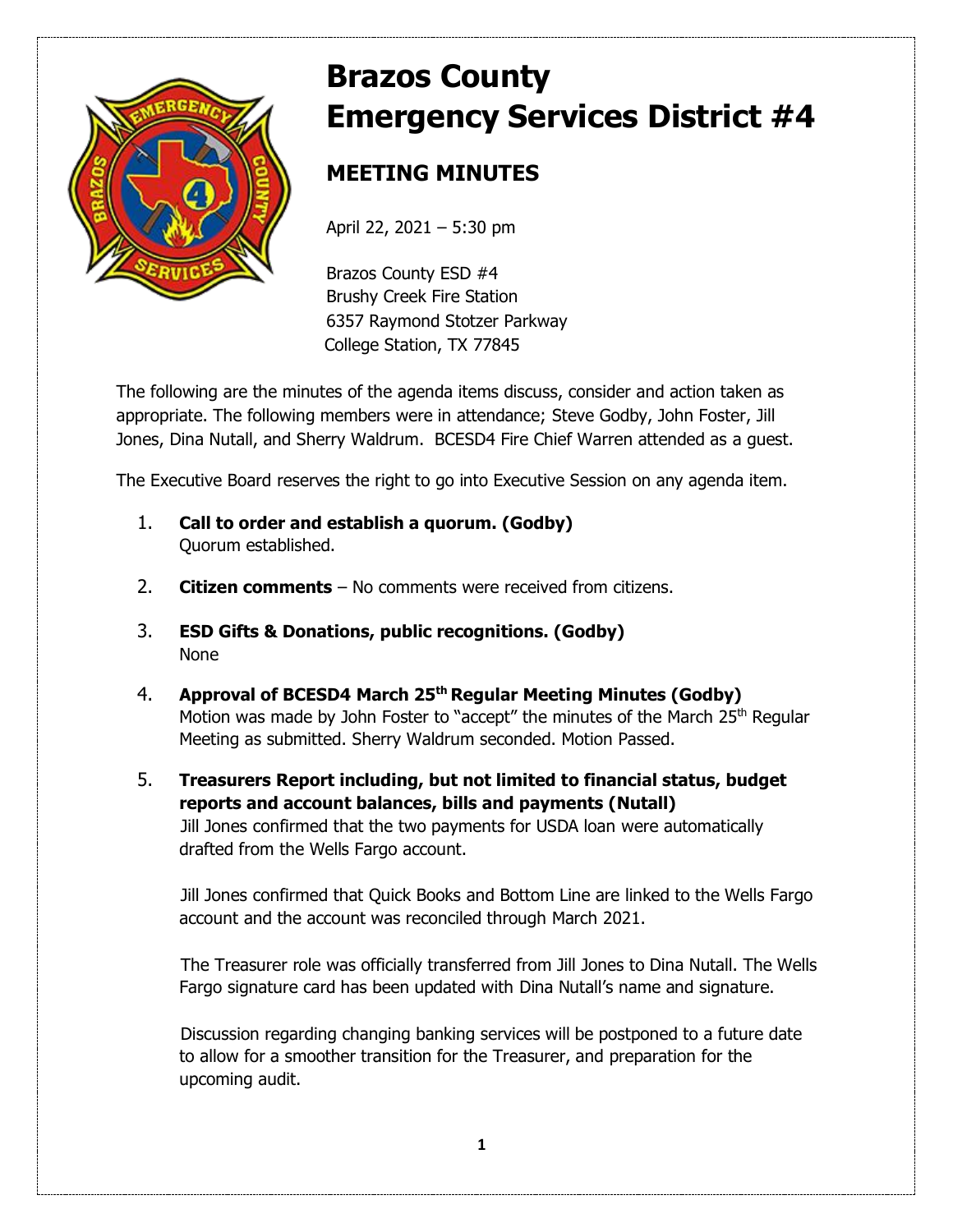The Board unanimously agreed to award \$500.00 checks to Firefighter Colton Wiseman and Firefighter Bryan Mena. Firefighter Wiseman and Mena were spotlighted in the Brazos County Emergency Services District 4 Newsletter.

6. **Report from Brazos County Precinct 4 VFD report (Chief Warren)** Chief Warren provided the VFD Operations Update including financial review, operations, training, apparatus, personnel and facilities.

The current Prosperity Bank checking account balance is \$3,425.23.

 Four invoices have been received and require payment. Texas Propane \$2,990.00 for the tank at Station One. Another one for Texas Propane \$1,771.00 for propane at Station One. The third one is for Malek \$20,724.00 for the heater in Station One. Lastly, Malek \$8,028.00 for the heater in Station Three. Checks will be written, signed and issued to Chief Warren at the end of this meeting.

Precinct 4 VFD had 47 calls for service in March 2021. Approximately 63% of the calls were rescue/EMS.

Truck 401 received significant hail damage during the recent storm. The windshield has been replaced. Truck 401 will be in the Body Shop for repairs for the next couple of weeks.

Station Two received hail damage during the storm. A claim has been filed with VFIS of Texas. The adjuster has been out to evaluate the damage. The Chief is awaiting the report.

The bay heaters have been installed at Station One and Station Three.

The 1,000-gallon propane tank has been installed at Station One.

Reimbursement from the Texas Forest Service for PPE is expected mid to late May 2021. The grant was for \$15,000. Reimbursement for \$17, 498.63 was submitted.

### 7. **BCESD4 Newsletter Status Report (Foster)**

The newsletter has been mailed to all landowners in District 4. Chief Warren will give copies of the newsletter to the Brazos County Commissioners Court District 4.

#### 8. **Fire Station Apartment Lease Review (Chief Warren)**

Jill Jones presented an example Residential Lease and a Residential Lease Inventory and Condition Form. Discussion will resume in a couple of months after a thorough review of the forms.